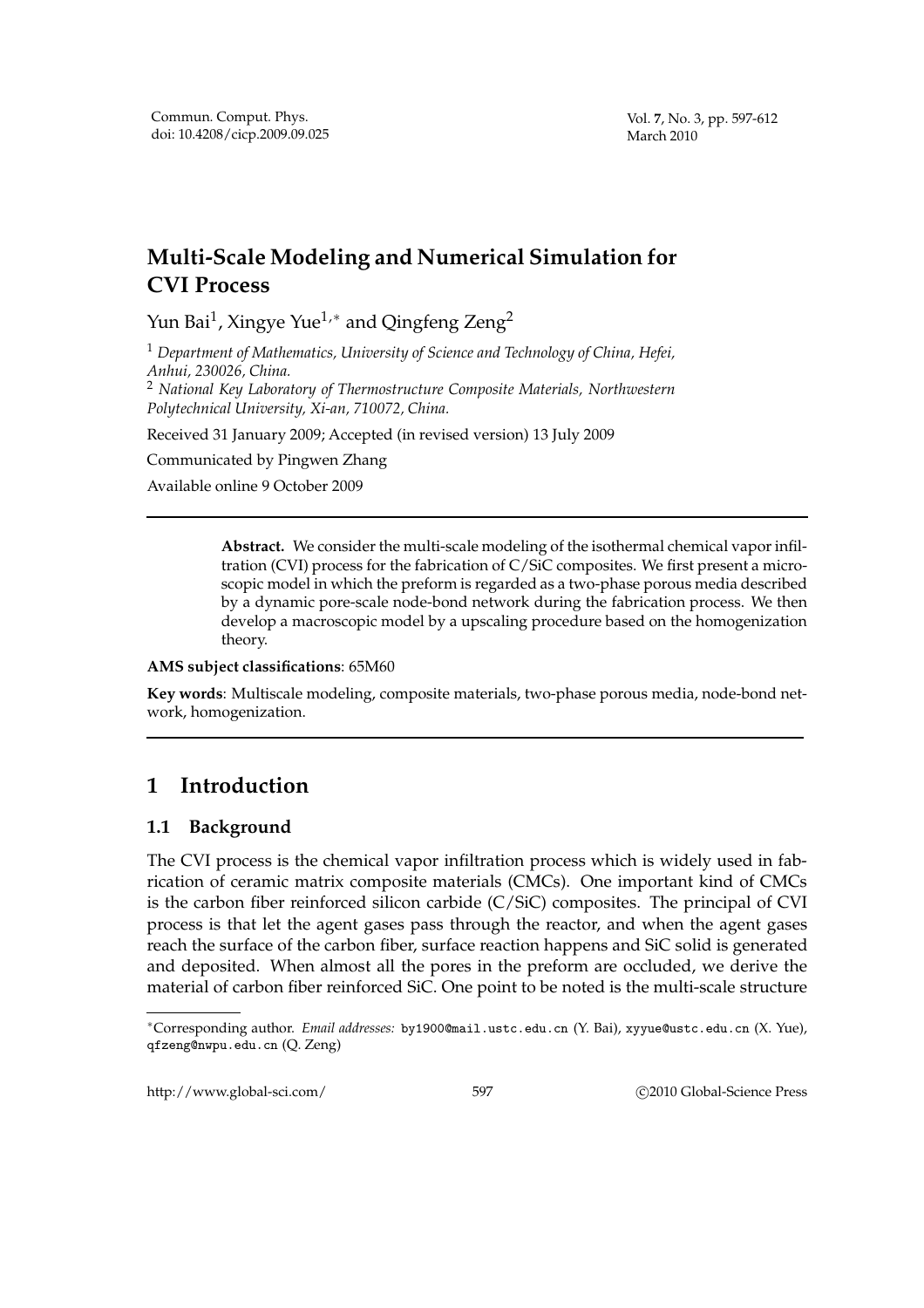

Figure 1: (a) Cross section perpendicular to randomly positioned bundles; (b) Cross section perpendicular to randomly positioned fibers inside a fiber bundle.

of the preform. A preform can have hundreds of fiber bundles or more woven together. A fiber bundle has several thousands of fibers inside. There are two kinds of pores in the preform: macro pores among bundles and micro pores among fibers inside the bundles as in Fig. 1 [16]. In the cross section of a preform, the diameter of the micro pores is in the magnitude order of *µm*, the diameter of the macro pores is in the magnitude order of *mm* and the size of a preform can be several centimeters or larger. During the numerical simulation, if we simply use the traditional numerical tools like Finite Element Method or Finite Difference Method on this multi-scale structure, a huge amount of computer memory and CPU time are required, which can easily beyond the limit of the computing resources. Some macroscale models have been developed to simulate this process, see, e.g., [9, 10, 16, 17, 19]. However, there are problems remained in these models which will be presented in Section 1.2. So a new multiscale model is proposed in this paper.

#### **1.2 Classical model**

In the last twenty years, many works are related to the modeling of the CVI process. The main model used in those works, e.g., in [13–17], will be described below.

Assume the chemical reaction in the preform is the following:

$$
MTS(CH_3SiCl_{3(v)}) \stackrel{\text{excess }H_2}{\longrightarrow} SiC_{(s)} + 3HCl_{(v)}.
$$
 (1.1)

#### **1.2.1 Concentration equation**

Assume the mass transfer in the CVI process is quasi-steady, i.e.,

$$
\frac{dC}{dt} = 0.
$$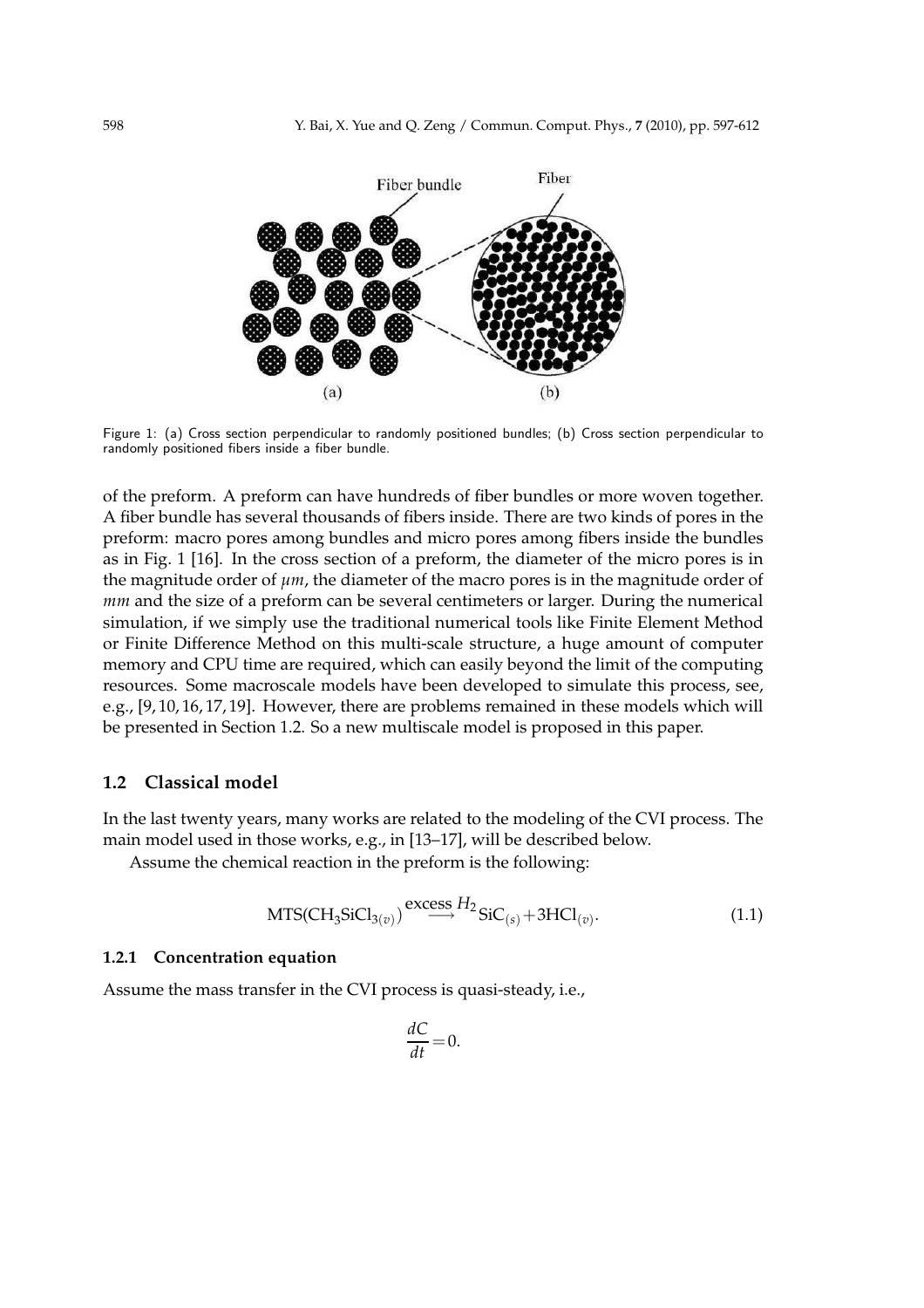Y. Bai, X. Yue and Q. Zeng / Commun. Comput. Phys., **7** (2010), pp. 597-612 599

Then the concentration equation can be written out as

$$
-\nabla \cdot (D_{eff}\nabla C) = R,\tag{1.2}
$$

where C is the molarity of MTS  $(mol/m<sup>3</sup>)$ ,  $D_{eff}$  is the effective diffusion coefficient of MTS. Because the deposition reaction of MTS is regarded as first order, the reaction term *R* can be given as

$$
R = -KCS_v,
$$

where *K* is the first-order surface reaction rate constant  $(m/s)$ , and  $S_v$  is the effective deposition surface area per unit volume ( $m^2/m^3$ ).

#### **1.2.2 Diffusion model**

In the classical models the effective diffusion coefficient is proportional to porosity and inversely proportional to a structural parameter of the preform, the tortuosity factor:

$$
D_{eff} = \frac{\varepsilon}{\tau} D,\tag{1.3}
$$

where

$$
\tau = \frac{\tau_0 \varepsilon_0}{\varepsilon},
$$

*τ*<sub>0</sub> is the initial tortuosity factor, *ε* is the porosity of the preform and  $ε$ <sub>0</sub> is the initial porosity. The diffusion coefficient *D* is the mixed diffusion coefficient which is described in the following form

$$
\frac{1}{D} = \frac{1}{D_{AB}} + \frac{1}{D_K},
$$
\n(1.4)

where  $D_{AB}$  is the Fick diffusion coefficient  $(m^2/s)$  which can be estimated from the Chapman-Enskog theory [1]. Fick diffusion happens when the diameter of the diffusion tunnel is much larger than the molecular mean free path and is mainly caused by the molecular transport.  $D_K$  is the Knudsen diffusion coefficient given by

$$
D_K = \frac{2}{3} \left(\frac{8\bar{R}T}{\pi M}\right)^{1/2} r_s,
$$
\n(1.5)

where  $\bar{R}$  is the gas constant ( $\frac{I}{K}$ /*mol*),  $T(K)$  is the temperature, *M* is the molecular weight of the diffusion gas, and *r<sup>s</sup>* is the mean radius of the diffusion tunnel.

Knudsen diffusion happens when the diameter of the diffusion tunnel is smaller than the molecular mean free path and is dominated by the collision between molecular and tunnel wall. The change of  $r<sub>s</sub>$  during the CVI process is estimated using the formula

$$
\frac{dr_s}{dt} = -q \frac{M_{SiC}}{\rho} KC,
$$
\n(1.6)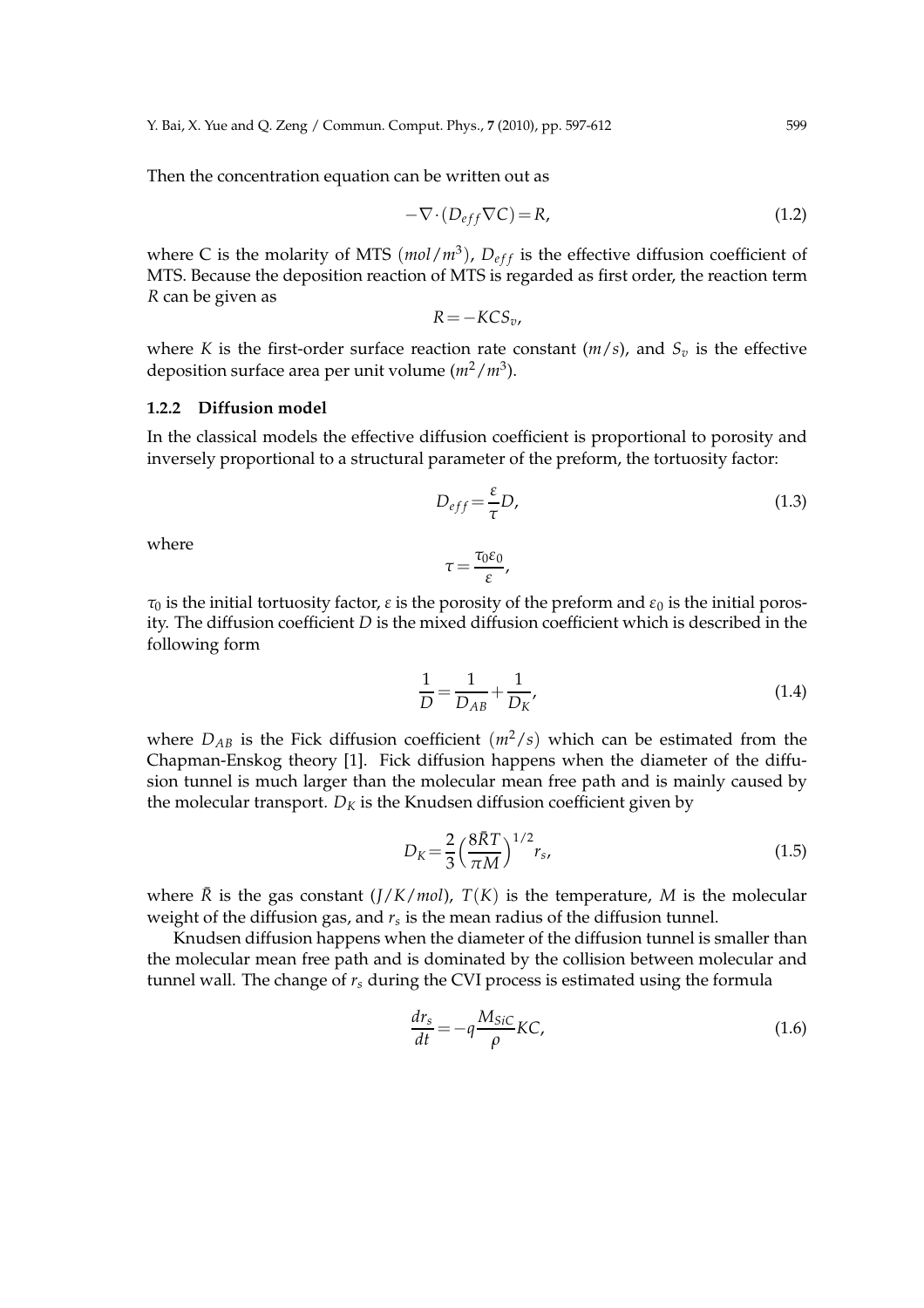where *q* is the proportion between the stoichiometric coefficient of SiC and that of MTS in Eq. (1.1), and *MSiC* is the molar mass of SiC (kg/*mol*).

In the CVI process, the Knudsen diffusion has significant effect on the gas diffusion in micro pores among fibers and less effect on the gas diffusion in macro pores among bundles.

### **1.2.3 Evolution equation of porosity**

The evolution equation of local porosity in CVI process can be written as:

$$
\begin{cases}\n\frac{d\phi}{dt} = -q \frac{M_{SiC}}{\rho} S_v K C, & t > 0, \\
\phi = \phi_0, & t = 0,\n\end{cases}\n\tag{1.7}
$$

where *ρ* is the density of SiC (kg *m*−<sup>3</sup> ), *φ*<sup>0</sup> the initial porosity of the preform, and *S<sup>v</sup>* the effective deposition surface area per unit volume ( $m^2/m^3$ ).

By calculating the porosity, the procedure of CVI process can be tracked. When the porosity  $\varepsilon$  is sufficiently small, the CVI process terminates.

### **1.2.4 Discussion about classical model**

The classical model can describe the change of the pore structure during the CVI process. However, there are problems in this model.

The preform has the multi-scale pore structure. The micro pores inside the fiber filaments are much smaller than the macro pores among fiber bundles. During the CVI process, in the initial stage, the deposition mainly happens in the micro pores. After the micro pores are almost closed, the deposition will turn to happen in the macro pores. At this point, only Fick diffusion happens in the macro pores and the Knudsen diffusion coefficient *D<sub>K</sub>*  $\approx$  0. Then by (1.4) we have *D*  $\approx$  0, i.e., the effective diffusion coefficient  $D_{eff} \approx 0$ . This result contradicts the real experiments. The whole CVI process may last for several hundreds of hours, and the initial stage only last for tens of hours. After the initial stage, the diffusion rate in the preform is determined by the size of macro pores. So the effective diffusion coefficient can not tend to 0 at the initial tens of hours. To avoid this, some simulations choose the *r<sup>s</sup>* in (1.6) as the average radius of all the pores in the preform so it will not quickly decrease to 0. But this approach is unreasonable. Another problem is that the classical models only involve the overall porosity to track the CVI process which cannot naturally distinguish the two different deposition stages, i.e., we can not tell when the micro pores in the bundles is closed. So some modified models should be investigated to fix the problems for the classical models.

## **2 A revised model**

To avoid the problems in the classical macroscopic model, we first go back to see what happens in a 'microscopic' scale. At first, we need to make some basic **Assumptions:**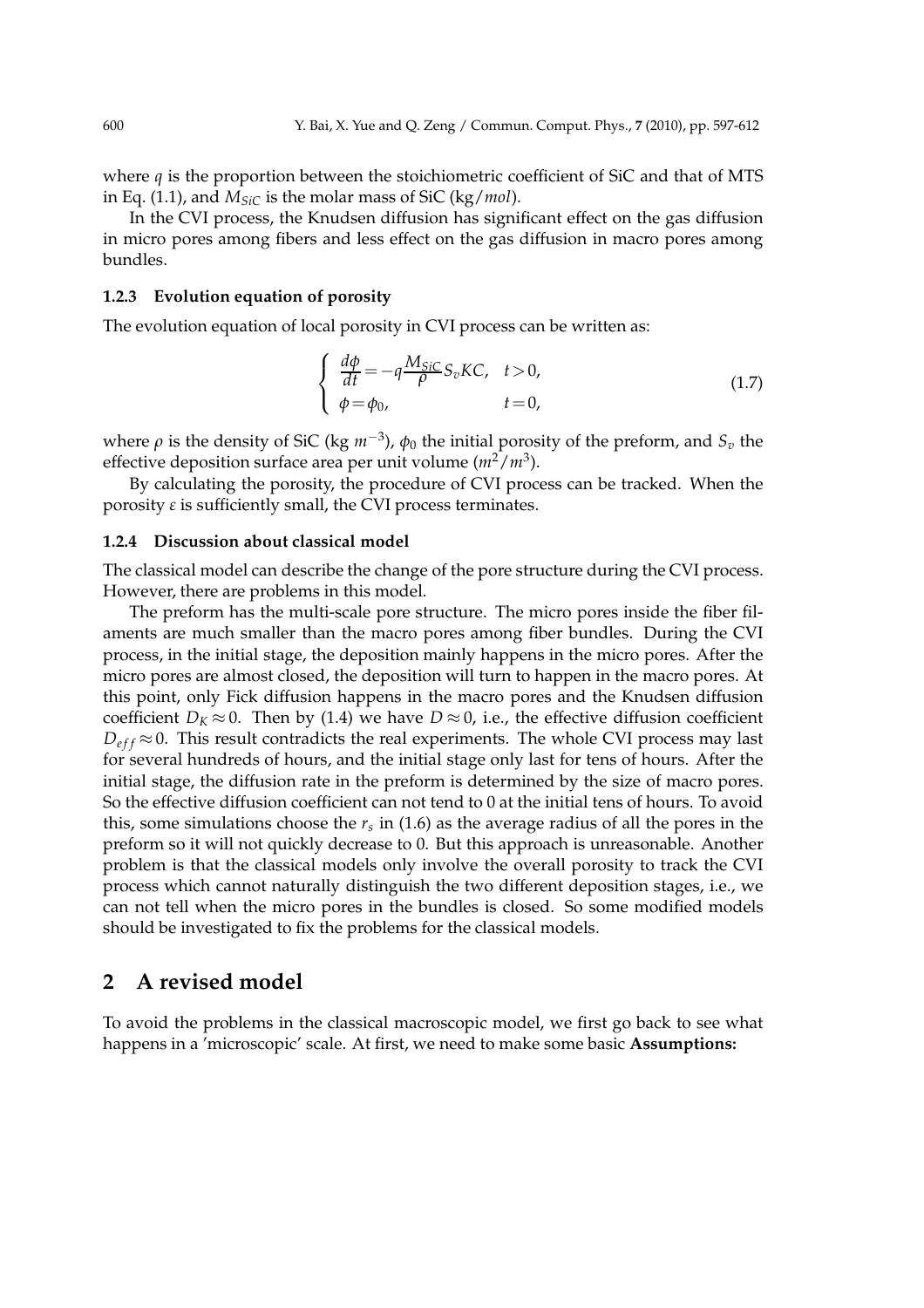- H1: Fiber bundle fraction all over the preform before infiltration is uniform and the preform is considered as isotropy.
- H2: The macro pore structure of the preform is periodic before infiltration and locally periodic during all the CVI process.
- H3: The micro pore structure inside fiber bundle is uniformly distributed during all the CVI process.
- H4: Chemical reaction is regarded as an isothermal irreversible first-order reaction.

#### **2.1 Micro model**

#### **2.1.1 Deal with multi-scale structure**

The diffusion types in the macro pores and micro pores are different. So the preform can be viewed as a material with two different phases. Phase I is the fiber bundles, which consists of fibers and micro pores among fibers, and Phase II is the macro pores among bundles.

Phase I is regarded as a homogeneous porous material. Define the diffusion coefficient  $D_1$  in Phase I as:

$$
D_1 = \left\{ \begin{array}{lcl} \phi_{sb} D_{AB} & : & r_s \ge r_0, \\ \phi_{sb} D_K & : & r_s \le r_0, \ \phi_{sb} > \phi_{sc}, \\ 0 & : & \phi_{sb} \le \phi_{sc}. \end{array} \right. \tag{2.1}
$$

If the micro pore radius  $r_s$  is smaller than the molecular mean free path  $r_0$ ,the diffusion type is the Knudson diffusion. In (2.1),  $\phi_{sb}$  is the porosity of the micro pores inside fiber bundle defined as following:

$$
\phi_{sb} = \frac{\text{volume of micro pores in a fiber bundle}}{\text{volume of the fiber bundle}};
$$

*φsc* is the critical (residual) porosity of the micro pores inside fiber bundle, under which the micro pores will be closed.

Diffusion in Phase II,  $D_2$  is the Fick diffusion  $D_{AB}$  at the beginning of the CVI process. As chemical reaction happens, the radius  $r_l$  of macro pores will decrease. Near the end of the reaction process,  $r_l$  may be smaller than the molecular mean free path  $r_0$ , and the diffusion type will change to Knudson diffusion, i.e.,

$$
D_2 = \begin{cases} D_{AB} & : r_l \ge r_0, \\ D_K & : r_l < r_0. \end{cases} \tag{2.2}
$$

During the CVI process, surface reaction happens and more and more SiC solid is generated and deposited. So the structure of the micro and macro pores change all the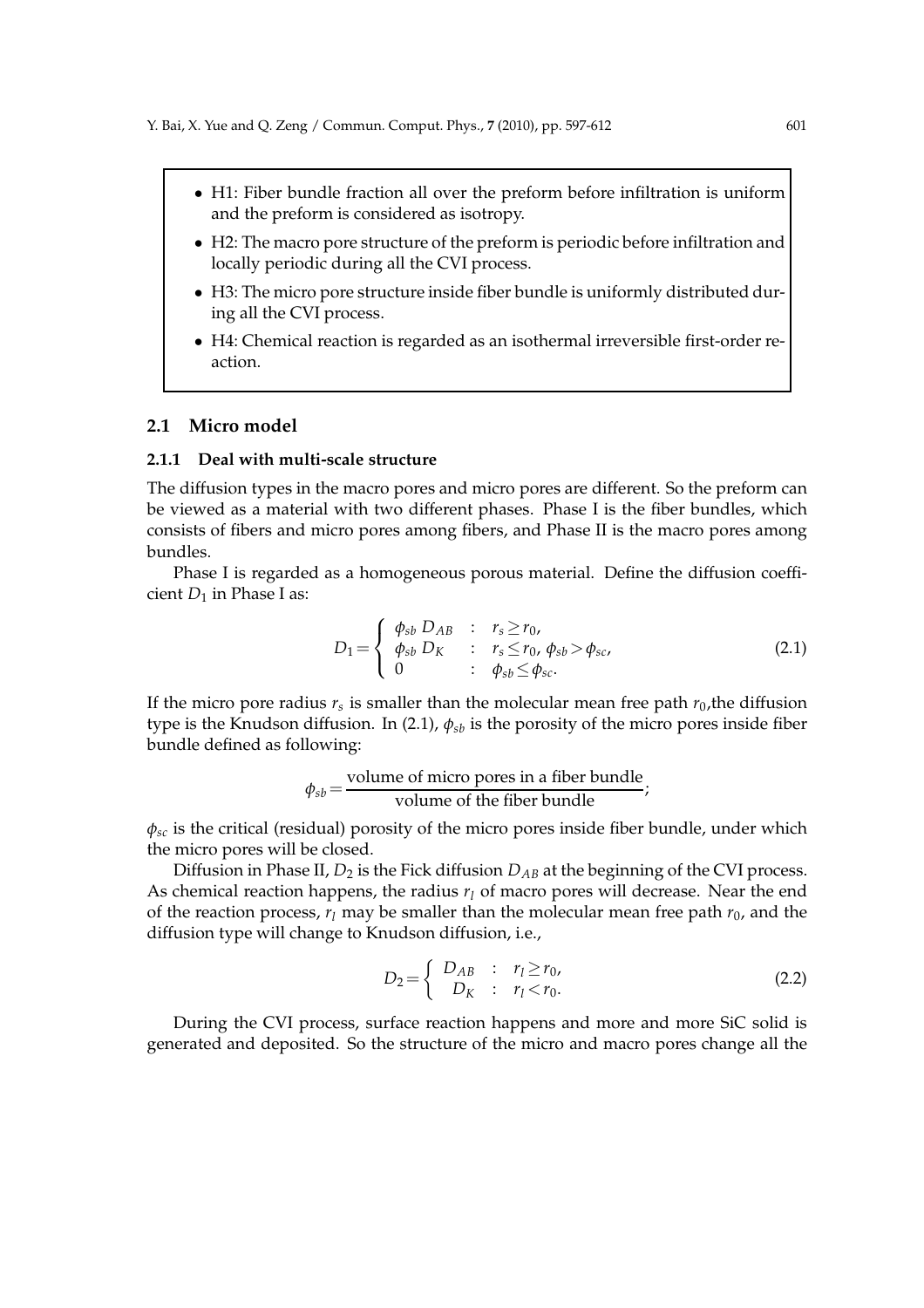way. We assume that the radius of micro pores in the same fiber bundle decrease uniformly but the decrease rate may be different at different bundles in the preform and assume that the shrink direction of the macro pores be along the outer normal of their surface and the rate be determined by the generation rate of the deposited solid.

#### **2.1.2 Reaction-diffusion equation**

Based on the above process, the preform includes two scales. The characteristic size at microscale is the scale of a macro pore. With this point of view, the preform is regarded as heterogenous porous media. The macroscale is the scale of the whole preform. At this scale, the preform is viewed as a homogeneous material.

First, certain geometry model needs to be used to describe the initial shape and structure of the preform, like the location of the macro pores and fiber bundles. Based on this model, we introduce the character function  $\chi(x)$ ,  $\frac{x}{c}$  $\frac{x}{\epsilon}$ ,*t*) to depict the structure of the preform, which is defined as

$$
\chi\left(x, \frac{x}{\epsilon}, t\right) = \begin{cases} 1, & x \text{ in macro pores,} \\ 0, & \text{otherwise.} \end{cases}
$$
 (2.3)

According to the mass conservation, in micro-scale the quasi-steady reaction diffusion equation can be written as

$$
-\nabla \cdot (D^{\epsilon}\nabla C) + R^{\epsilon} = 0.
$$
 (2.4)

At different place diffusion situation is different, so the diffusion coefficient  $D^{\epsilon}$  is a function of  $x = (x_1, x_2, x_3)$ , defined as

$$
D^{\epsilon} := D\left(x, \frac{x}{\epsilon}, t\right) = D_1\left(1 - \chi\left(x, \frac{x}{\epsilon}, t\right)\right) + D_2\chi\left(x, \frac{x}{\epsilon}, t\right). \tag{2.5}
$$

At the beginning the structure of the preform is assumed to be periodic. As the reaction happens and the solid generates, the inside structure of the preform will change and as a result its micro structure is no longer periodic. But we can still assume the structure is locally periodic (Assumption H2).  $\epsilon$  can be chosen as the initial period of the preform structure which is of the same order of magnitude as the characteristic diameter of the macro pore. According to the structure of the preform, the characteristic function and  $D^{\epsilon}$ should be locally periodic with period  $\epsilon$ .

Assume the reaction is first order so only surface reaction is considered. We also regard Phase I as a homogeneous porous material. So the reaction term can be written as

$$
R^{\epsilon} = KC\delta_l(x,t) + KCS_{vs}\left(1 - \chi(x,\frac{x}{\epsilon},t)\right),\tag{2.6}
$$

where  $\delta_l(x,t)$  is the surface dirac delta function defined as

$$
\int_{\Omega} \delta(x,t) f(x,t) dx = \int_{S_l} f ds,
$$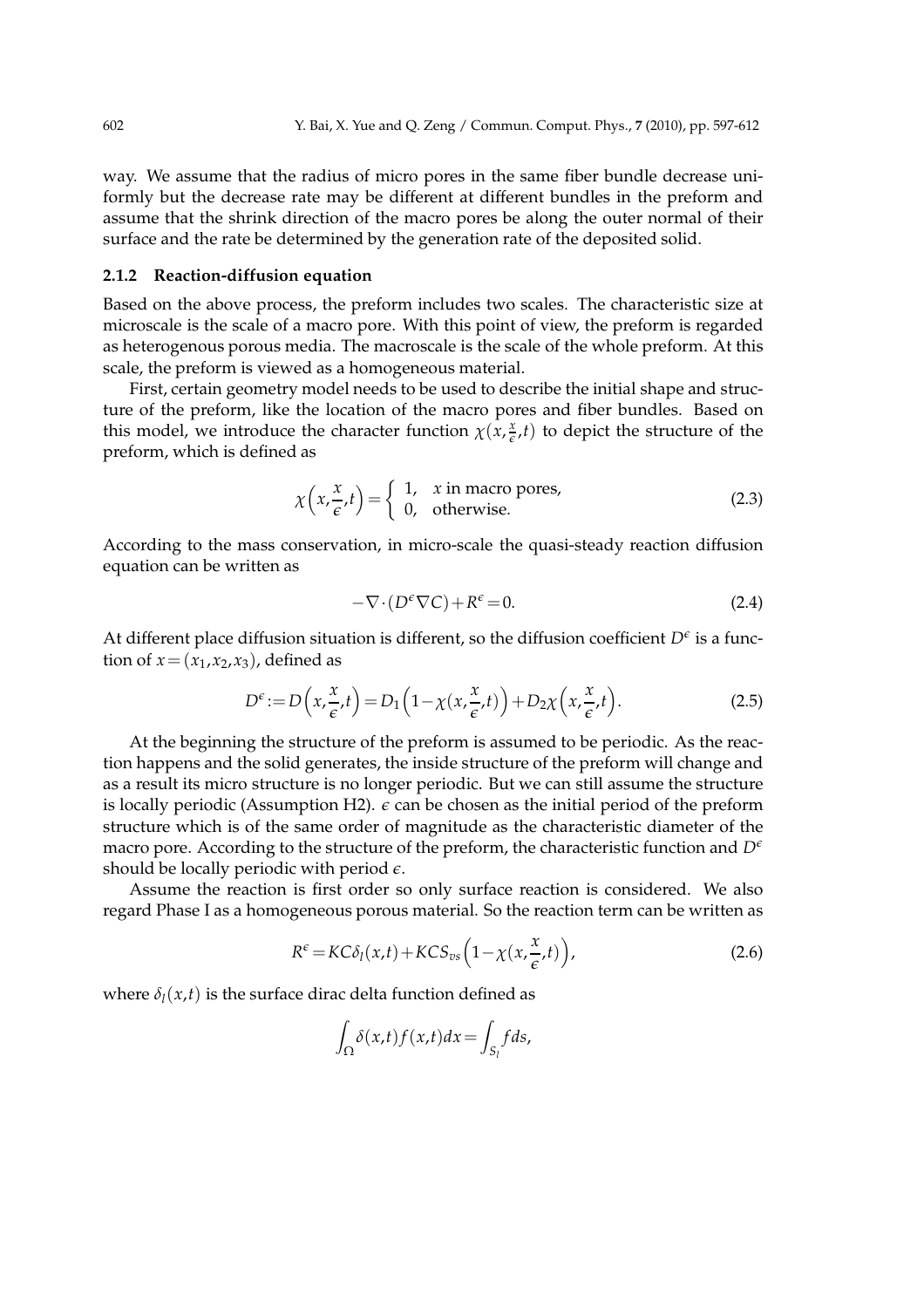for any smooth function  $f(x,t)$  and  $S_l$  is the surface of the macro pores. The  $S_{vs}$  is the effective deposition surface area of micro pores in Phase I defined as

$$
S_{\text{vs}} = \frac{\text{surface of micro pores in a fiber bundle}}{\text{volume of the fiber bundle}} \cdot \left(\frac{\phi_{\text{sb}} - \phi_{\text{sc}}}{\phi_{\text{sb0}} - \phi_{\text{sc}}}\right)^{\gamma}, \quad 0 < \gamma \le 1,
$$
 (2.7)

when the micro porosity is above its critical point  $\phi_{sb} > \phi_{sc}$ , otherwise the effective deposition surface area is set to be zero *Svs* = 0. *φsb*<sup>0</sup> is the initial porosity of micro pores in a fiber bundle. Note that some part of the micro pores may have been closed above the critical porosity *φsc*, so we introduce the term ( *φsb*−*φsc φsb*0−*φsc* ) *γ* to control the decrease of the effective deposition area.

In (2.6), we simply divide the reaction term into two parts according to the preform structure characteristic. The first term  $KC\delta_l(x,t)$  is the reaction on the surface of the macro pores. The second term  $KCS_{vs}(1-\chi(x))\frac{x}{\epsilon}$  $(\frac{x}{\epsilon},t))$  is the surface reaction in Phase I. This separation enables us to know (1) how much solid is deposited on the surface of macro pores and then how the macro pore structure changes; and (2) how much solid is deposited in phase I and then the corresponding  $D_1$  and  $S_{vs.}$ .

However, the time cost for solving this problem in the micro view is tremendous especially when the preform domain is large, the pore structure of the preform is complicated, and the reaction time is quite long. So we have to sacrifice some details to save our computational cost. In other words, the micro-problem should be converted to macro-scale.

#### **2.2 Macro-model**

#### **2.2.1 Macro molarity equation**

We follow the step in the homogenization theory [7] to solve the periodic problem. Let  $y = x/\epsilon$  be the fast variable and *x* the slow variable. Consequently,  $C(x, \frac{x}{\epsilon})$  $(\frac{x}{\epsilon}, t) = C(x, y, t).$ 

The homogenized molarity equation with the quasi-steady assumption can be written out: Find  $C^0$   $=$   $C^0(x,t)$  such that

$$
-\nabla_x \cdot (D_{eff}(x,t)\nabla_x C^0) = -R,\tag{2.8}
$$

$$
D_{eff}(x,t) = \langle D(x,y,t)(I + \nabla_y N(x,y,t)) \rangle,
$$
\n(2.9)

where  $y = \frac{x}{\epsilon}$ ,  $D(x, y, t) = D(x, \frac{x}{\epsilon})$  $\frac{x}{\epsilon}$ , *t*) =  $D^{\epsilon}$  and the average symbol < . > is defined as

$$
\langle \cdot \rangle = \frac{1}{|\square|} \int_{\square} \cdot dy, \tag{2.10}
$$

where  $\square$  is the unit cube  $[0,1]^3$  which is a period cell, and  $\square$  is the volume of  $\square$ . In (2.8),  $N = N(x, y, t) = (N_1, N_2, N_3)$  is a vector periodic function about *y*, which satisfies the following cell problem:

$$
-\nabla_y \cdot (D(x,y,t)\nabla_y N) = \nabla_y \cdot D(x,y,t), \ y \in \square,
$$
\n(2.11a)

$$
N
$$
 is  $\Box$  periodic about  $y$ , and  $\int_{Y} N dy = 0.$  (2.11b)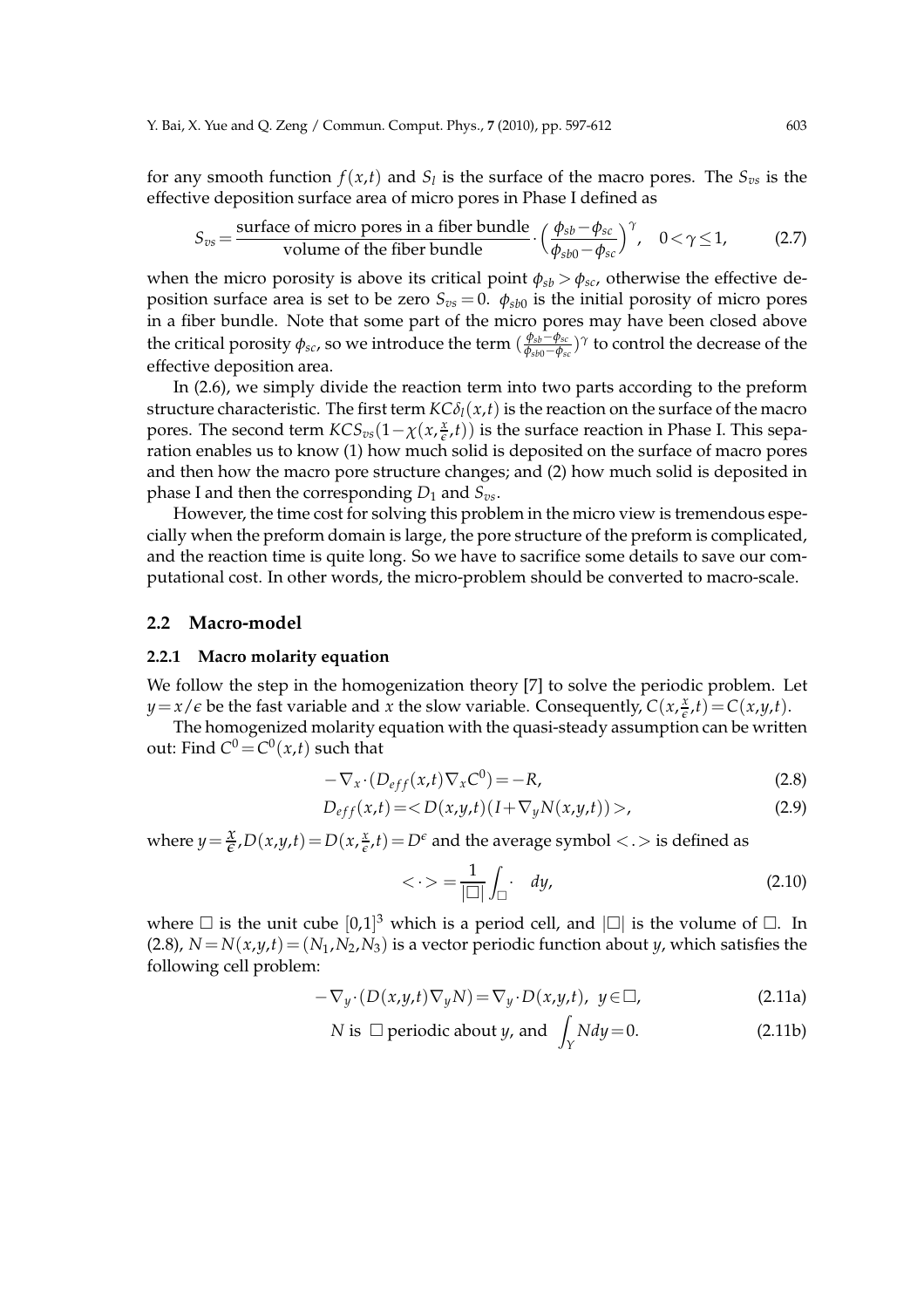The right-hand side term *R* of (2.8) is the macro reaction term, which has the form

$$
R = KS_{vl}C^{0}(x,t) + KS_{vs}(1-\phi_{l})C^{0}(x,t),
$$
\n(2.12)

where  $S_{\nu l}$  is the effective deposition surface area of macro pores per unit volume and  $\phi_l$ the porosity of macro pores among fiber bundles.

**Remark 2.1.** It can be proved that the micro reaction term  $R^{\epsilon}$  converges to the macro reaction term *R* when  $\epsilon$  tends to zero, though the original reaction term  $R^{\epsilon}$  is singular due to the existence of the surface dirac delta function. Actually, for a simplified linear micro model:

$$
-\nabla \cdot \left(D(x,\frac{x}{\epsilon})\nabla C\right) = -KC\delta_l(x) - KC S_{vs}\left(1 - \chi(x,\frac{x}{\epsilon})\right) \quad \text{in } \Omega,\tag{2.13a}
$$

$$
C = \tilde{C}
$$
 on  $\partial \Omega$ , (2.13b)

its corresponding macro model is

$$
-\nabla_x \cdot \left(D_{eff}(x)\nabla_x C^0\right) = -KC^0(x)S_{vl} - KS_{vs}C^0(x)(1-\phi_l) \quad \text{in } \Omega,\tag{2.14a}
$$

$$
C = \tilde{C}
$$
 on  $\partial \Omega$ . (2.14b)

By the homogenization theory, we can derive the following error estimate under *H*<sup>1</sup> norm:

$$
||C - (C^0 + \epsilon N(x, y) \cdot \nabla C^0)||_1 \le A \sqrt{\epsilon},
$$

where A is a constant independent of  $\epsilon$ . The key point is to prove the convergence of the  $\sup$  singular reaction term  $\mathcal{K}C\delta_l(x)$  to  $\mathcal{K}C^0(x)S_{vl}.$  This can be achieved by an observation that the term  $\int_{S_l} KC^0 w ds$ , where  $S_l$  is the collection of all macro pore surface, is in some sense a 'numerical quadrature' of  $\int_\Omega K S_{vl}C^0wdx$  for any proper test function  $w.$  The detail of its proof and the proof of the convergence for the real micro model leave to the future work.

#### **2.2.2 Porosity evolution**

The overall porosity *φ* can also be divided into two parts naturally, *φ<sup>l</sup>* the porosity of macro pores among fiber bundles and  $\phi_s$  the porosity of micro pores in the bundles. So *φ*=*φl*+*φ<sup>s</sup>* . Base on (2.12), rewrite the porosity evolution equations:

$$
\frac{d\phi_s}{dt} = -q \frac{M_{SiC}}{\rho_{SiC}} S_{vs} (1 - \phi_l) K C^0,
$$
\n(2.15)

$$
\frac{d\phi_l}{dt} = -q \frac{M_{SiC}}{\rho_{SiC}} S_{vl} K C^0.
$$
\n(2.16)

Note that the surface of macro pores (i.e., the surface of fiber bundles) actually consists of the surface of fibers lying on the outer boundary of fiber bundles (see Fig. 1), which is only a small part of all fibers. So at the initial stage the micro pores provide most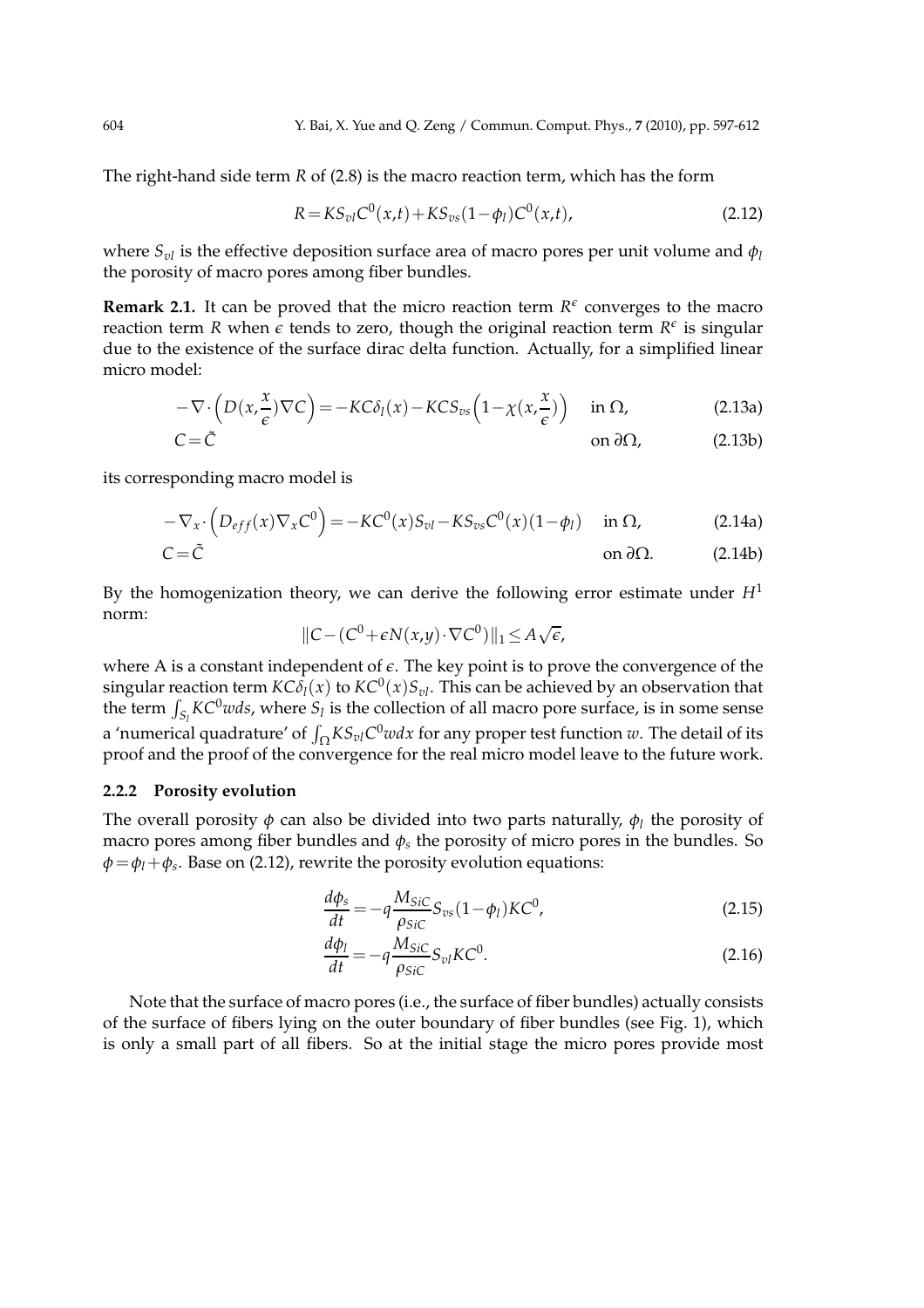deposition surface (i.e., the surface of all fibers inside the bundles) and its total area is larger than the area of the surface of macro pores for several magnitudes. So the chemical deposition almost happens in micro pores. As a result, the porosity of the micro pores decreases very quickly at this stage, but the macro pores change a little. After the micro pores are almost closed, i.e., there exists a critical porosity  $\phi_{sc}$  when  $\phi_s \leq \phi_{sc}$ , the chemical deposition does not happen in the micro pores any longer and so that in the later stage only the porosity of macro pores decrease. At this moment,  $S_{vs} = 0$ . Eq. (2.16) is not calculated and  $D_1$  the diffusion coefficient in Phase I is set to be zero in (2.5).

**Remark 2.2.** When micro pores are closed, the diffusion coefficient in Phase I is  $D_1 = 0$ . At this moment, the effective diffusion coefficient in (2.9) does not equal to 0, which is different from the classical model. The dominant part in the effective diffusion coefficient is the diffusion in the macro pores.

**Remark 2.3.** By Eqs. (2.15) and (2.16), the volume of the solid deposited in the macro pores and Phase I can be calculated separately. Therefore, we can detect the structure of the macro pores change and calculate the character radius  $r<sub>s</sub>$  of micro pores. Consequently, the calculation for  $D_{eff}$  based on Eqs. (2.9) and (2.11) can be realized as the pore structure change. More importantly, we can clearly monitor the time when the micro pores are almost closed.

# **3 Numerical simulation and results**

### **3.1 Numerical simulation**

### **3.1.1 Domain description and pore structure modeling**



Figure 2: The preform.

The initial preform shown in Fig. 2 is a cylinder with the wall thickness 28.5745 cm and height 28.5745 cm. Set up cylinder coordinates (*r*,*θ*,*z*) on this preform and make the preform to be axis symmetric. The intersection of the preform in the r-z plane is shown contains 1000 fiber bundles. Assume the reactor is also cylinder and axis symmetric. Consequently, we only need to solve a 2-D problem here.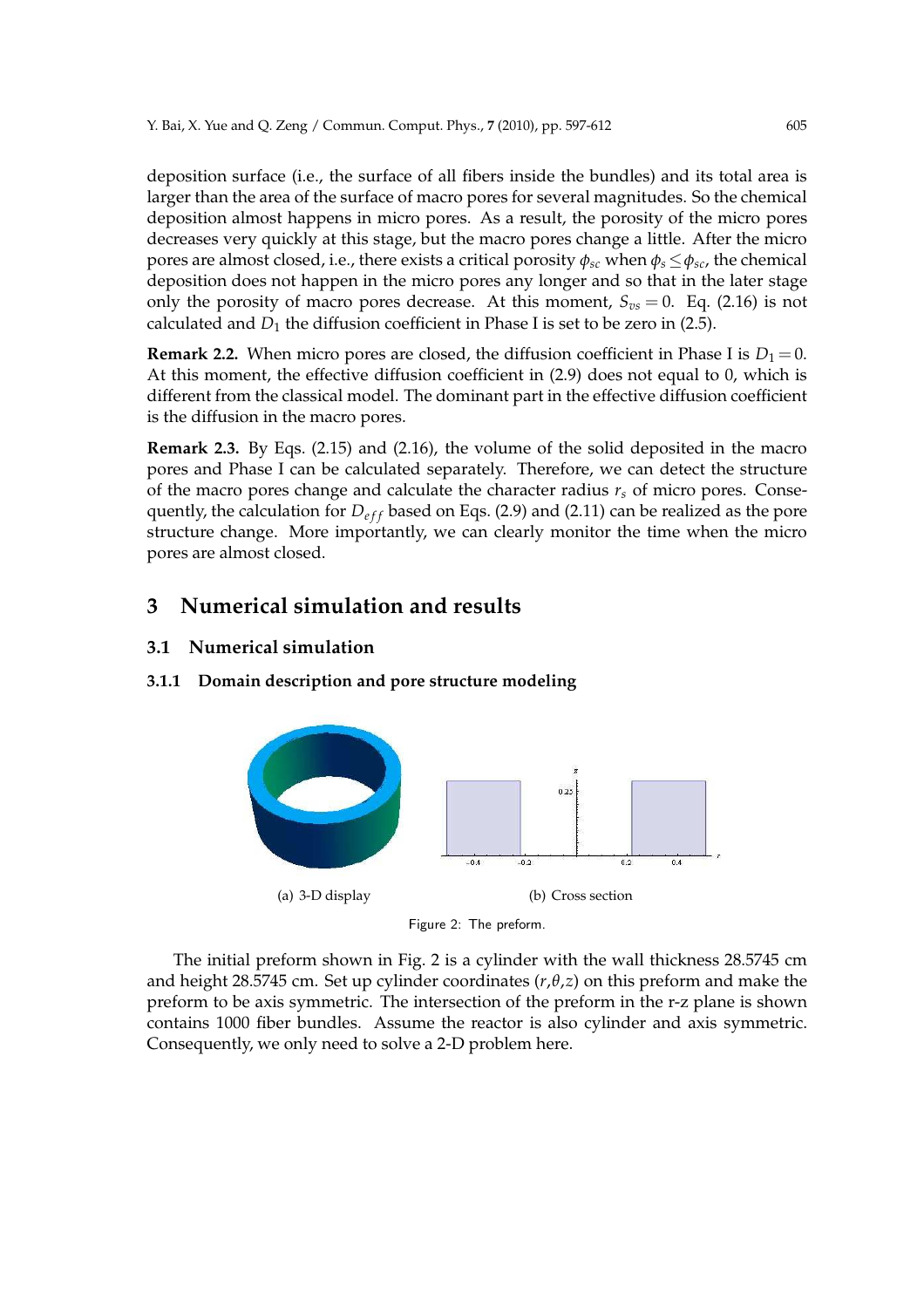

Figure 3: Node-Bond model.

We need to introduce pore structure to simulate the pore shape and distribution in the preform so that we can locate the initial position where the deposition happens. There are a lot of models to simulate the pore structure, including single pore model [6, 12], the parallel bundle model [14, 15], the overlap model [3, 11] and the node-bond network model [13]. However, most models deal with single scale pore. So for this multi-scale problem, we need to combine different models together to solve our problem. Considering the periodic structure of the initial preform, we follow the method in [16, 17] by choosing node-bond network model in Fig. 3 to simulate the fibre bundle and macro pore distribution in the preform. The grey part is fibre bundles and white part is macro pores. For the micro pores inside the fibre bundle, we assume they are uniformly circle.

As the reaction happens, the radius of micro pores in the same fiber bundle decrease uniformly but the decrease rate may be different at different bundles in the preform. The shrink direction of the macro pores is along the outer normal of their surface and the rate is determined by the generation rate of the deposited solid.

The effective deposition surface area of macro pores can be estimated as following:

$$
S_{vl} = \frac{\text{surface of large pores in node-bond model}}{\text{total area}}.
$$
 (3.1)

### **3.1.2 Molarity equation**

According to homogenization theory and the assumption of axis symmetry, we have the homogenized molarity equation in the cylinder coordinate:

$$
D_{11}\left(\frac{\partial^2 C^0(r,z)}{\partial r^2} + \frac{1}{r}\frac{\partial C^0(r,z)}{\partial r}\right) + D_{12}\frac{\partial^2 C^0(r,z)}{\partial r\partial z} + D_{21}\left(\frac{1}{r}\frac{\partial C^0(r,z)}{\partial z} + \frac{\partial^2 C^0(r,z)}{\partial z\partial r}\right) + D_{22}\frac{\partial^2 C^0(r,z)}{\partial z^2} = -\left(KS_{vl}C^0(r,z) + KS_{vs}(1-\phi_l)C^0(r,z)\right),
$$
(3.2)

where  $(r, z)$  are slow variable and  $\bar{r}, \bar{z}$  are fast variables, defined as  $\bar{r} = r/\epsilon$ ,  $\bar{z} = z/\epsilon$ , and

$$
D(r, z, \bar{r}, \bar{z}, t) = D_1(1 - \chi(r, z, \bar{r}, \bar{z}, t)) + D_2\chi(r, z, \bar{r}, \bar{z}, t),
$$
\n(3.3a)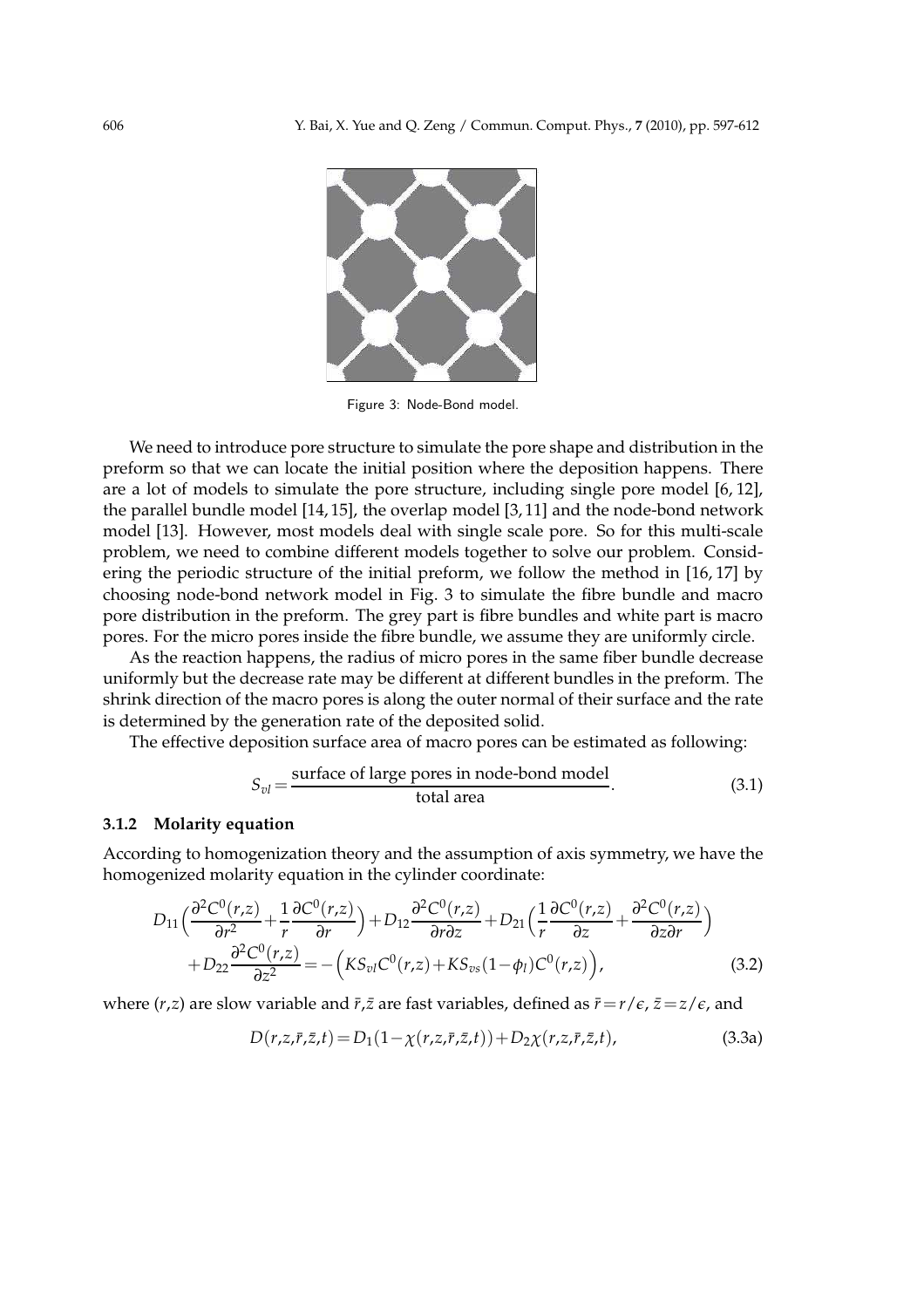Y. Bai, X. Yue and Q. Zeng / Commun. Comput. Phys., **7** (2010), pp. 597-612 607

$$
D_{11} = \left\langle D(r, z, \bar{r}, \bar{z}) \left(1 + \frac{\partial N_1(\bar{r}, \bar{z})}{\partial \bar{r}}\right) \right\rangle, \quad D_{12} = \left\langle D(r, z, \bar{r}, \bar{z}) \frac{\partial N_1(\bar{r}, \bar{z})}{\partial \bar{z}} \right\rangle, \tag{3.3b}
$$

$$
D_{21} = \left\langle D(r, z, \bar{r}, \bar{z}) \frac{\partial N_2(\bar{r}, \bar{z})}{\partial \bar{r}} \right\rangle, \quad D_{22} = \left\langle D(r, z, \bar{r}, \bar{z}) \left(1 + \frac{\partial N_2(\bar{r}, \bar{z})}{\partial \bar{z}}\right) \right\rangle. \tag{3.3c}
$$

In (3.3),  $\langle \cdot \rangle$  is defined by (2.10),  $\Box \in \mathcal{R}^2$  is the unit square,  $N_1(\bar{r}, \bar{z})$  and  $N_2(\bar{r}, \bar{z})$  satisfy the auxiliary problems:

$$
\begin{cases}\n\frac{\partial}{\partial \bar{r}}\left(D\frac{\partial N_1}{\partial \bar{r}}\right) + \frac{\partial}{\partial \bar{z}}\left(D\frac{\partial N_1}{\partial \bar{z}}\right) = -\frac{\partial D}{\partial \bar{r}}, & \text{in } \Box, \\
\frac{\partial}{\partial \bar{r}}\left(D\frac{\partial N_2}{\partial \bar{r}}\right) + \frac{\partial}{\partial \bar{z}}\left(D\frac{\partial N_2}{\partial \bar{z}}\right) = -\frac{\partial D}{\partial \bar{z}}, & \text{in } \Box, \\
N_1(\bar{r},\bar{z}), N_2(\bar{r},\bar{z}) \text{ is periodic about } (\bar{r},\bar{z}).\n\end{cases} (3.4)
$$

#### **3.1.3 Implementation**

Table 1 shows the data for implementation.

| Table 1: Area $28.5745 \times 28.5745$ (mm <sup>2</sup> ) $\gamma = 0.5$ . |                |
|----------------------------------------------------------------------------|----------------|
| Parameter                                                                  | Value          |
| $D_h$ , radius of bond                                                     | $0.01571$ (mm) |
| $Lh$ , length of bond                                                      | $0.16923$ (mm) |
| $R_n$ , radius of node                                                     | $0.07324$ (mm) |
| $R_f$ , radius of a fiber bundle                                           | $0.3$ (mm)     |
| $\phi_{s0}$ , initial porosity of micro pores                              | 0.3336         |
| $\phi_{l0}$ , initial porosity of macro pores                              | 0.2224         |
| $\phi_0$ , initial porosity of preform                                     | 0.556          |

The computational domain is divided into  $16 \times 16$  elements, the coarse mesh. Each element contains  $4 \times 4$  cells, see Fig. 4. The 16 cells inside an element assume to be periodic, and the pore structure in different elements may be different as the chemical deposition happens. The substructure of a cell is node-bond pore structure. The computation process of each time step is following:

- 1. Solve auxiliary problem (3.4) on a sample cell with fine mesh in each element. Then the effective diffusion coefficient on each element can be obtained by (3.3).
- 2. Solve the macro concentration equation (3.2) on the coarse mesh.
- 3. Solve the porosity evolution equations (2.15) and (2.16) on the coarse mesh.
- 4. According to the current porosity, calculate the volume change of the macro pores and micro pores and then determine the new node-bond structure and calculate the current radius of node and bond,  $r_s$ ,  $S_{vl}$  and  $S_{vs}$ .
- 5. Computation ends when the porosity of the macro pores is small enough. If computation does not end, return to step 1 for next time step.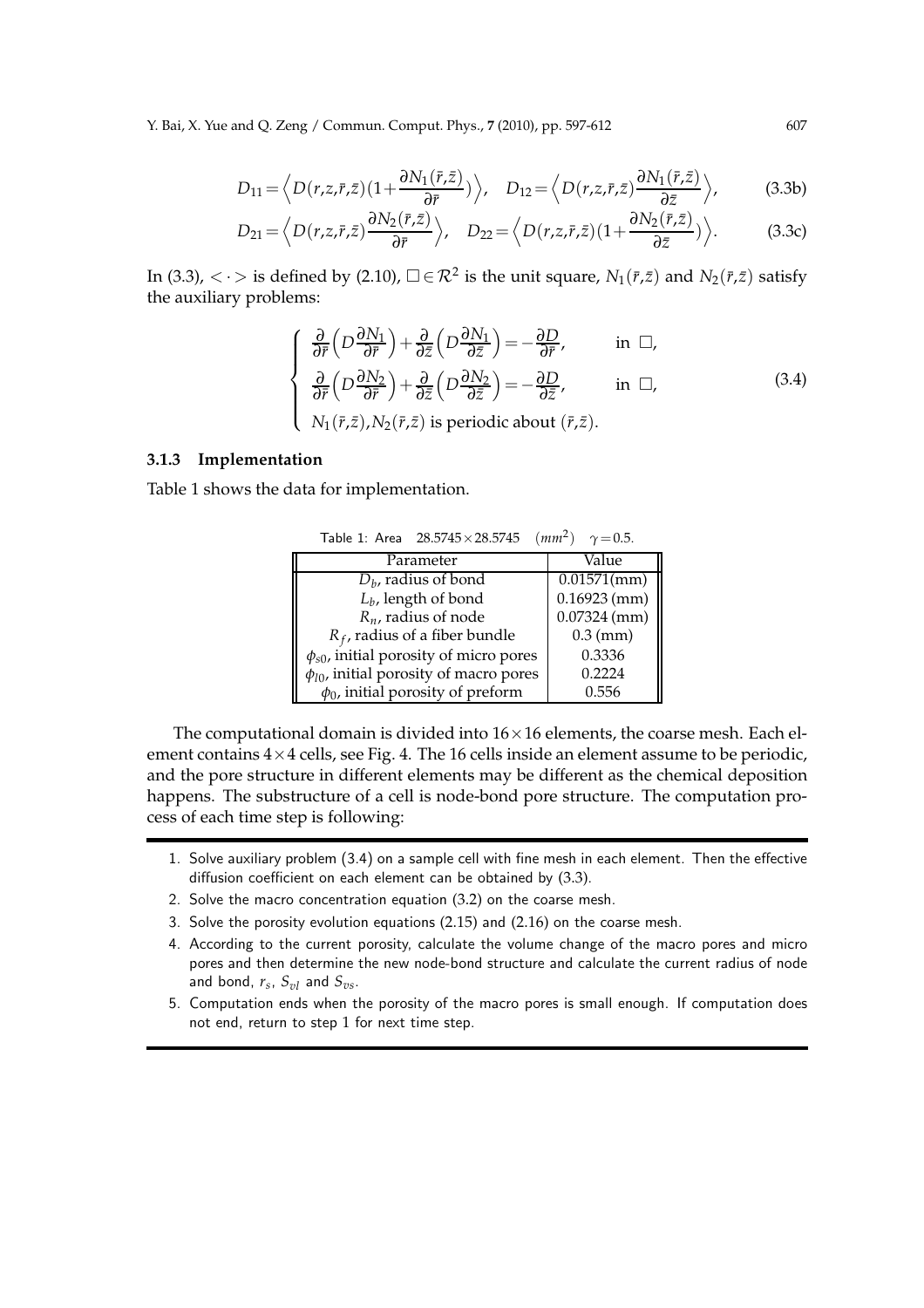

Figure 4: Macro mesh, node-bond structure and local cell.

**Remark 3.1.** The algorithm above falls into the framework of Heterogeneous Multiscale Methods (see [4, 5]), for we estimate the macro data  $D_{eff}$  for the macro model though solving the local cell problems in micro scale. Its complexity is independent of the characteristic size of the macro pore structure *ε*. When the assumption (H2) is false, i.e., pore structure is not initially periodic or not locally periodic during the CVI process, our algorithm will also work, if we could properly choose the local sample cells instead of the period cell used here, see [18] for the principle of choosing the local samples.

#### **3.2 Result and analysis**

Numerical experiments are carried out to simulate the chemical experiment under 1000◦*C* and 0.05 atm. Fig. 5 shows the porosity distribution of Phase I at the initial stage. At the center of the preform, the agent gases diffuse slower than at the boundary so that the chemical deposition is constrained at the center. Porosity change at the center is slower than at the boundary. So the porosity at the center is larger than that the boundary.

Fig. 6 is the concentration distribution at later stage when chemical deposition happens in the macro pores. The concentration gradient still exists because of the diffusion and keeps increase as the pores getting smaller. Fig. 7 is the porosity of the preform at later stage. The change of porosity gets slower at this stage than the initial stage. At this stage, chemical reaction is less than at the initial stage because most micro pores which provide quite a lot deposition surface are closed so the chemical deposition only happens on the surface of macro pores which is quite less than that the micro pores can provide.

In Fig. 8, the change of concentration in the center of the preform with time is clear. It should be noted that the profile of concentration first decrease then increase, and then decrease again. The first decrease is caused by the fast chemical reaction at the beginning. As micro pores are gradually closed, the reaction term *KSvs*(1−*φl*) decreases fast but the diffusion does not decrease too much so diffusion begins to be dominant, which causes the increase in the profile. The second decrease is caused by the close process of the macro pores. At this stage the diffusion which is mainly decided by the size of macro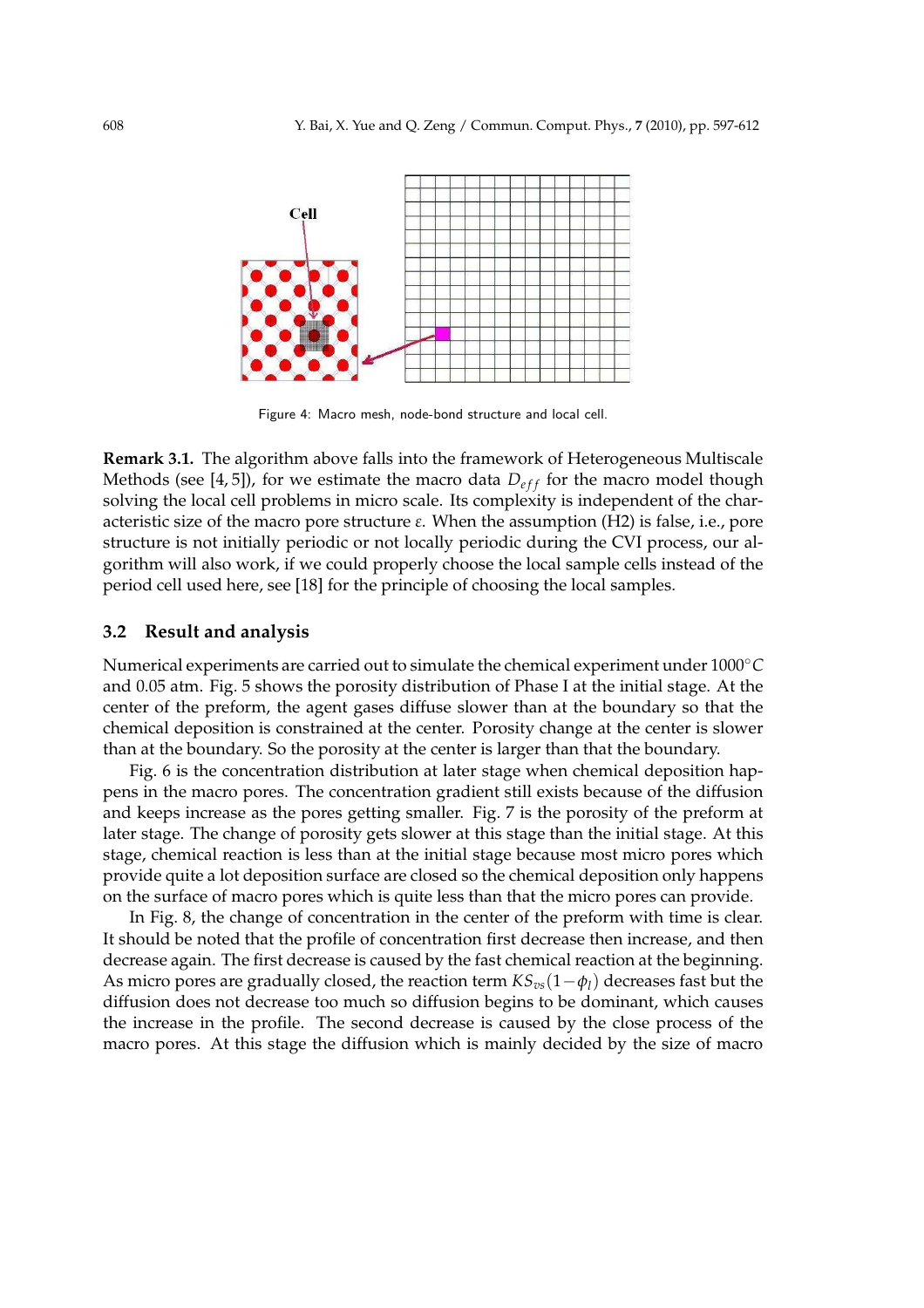

Figure 5: Porosity of Phase I distribution at initial stage.



Figure 6: Concentration distribution at later stage.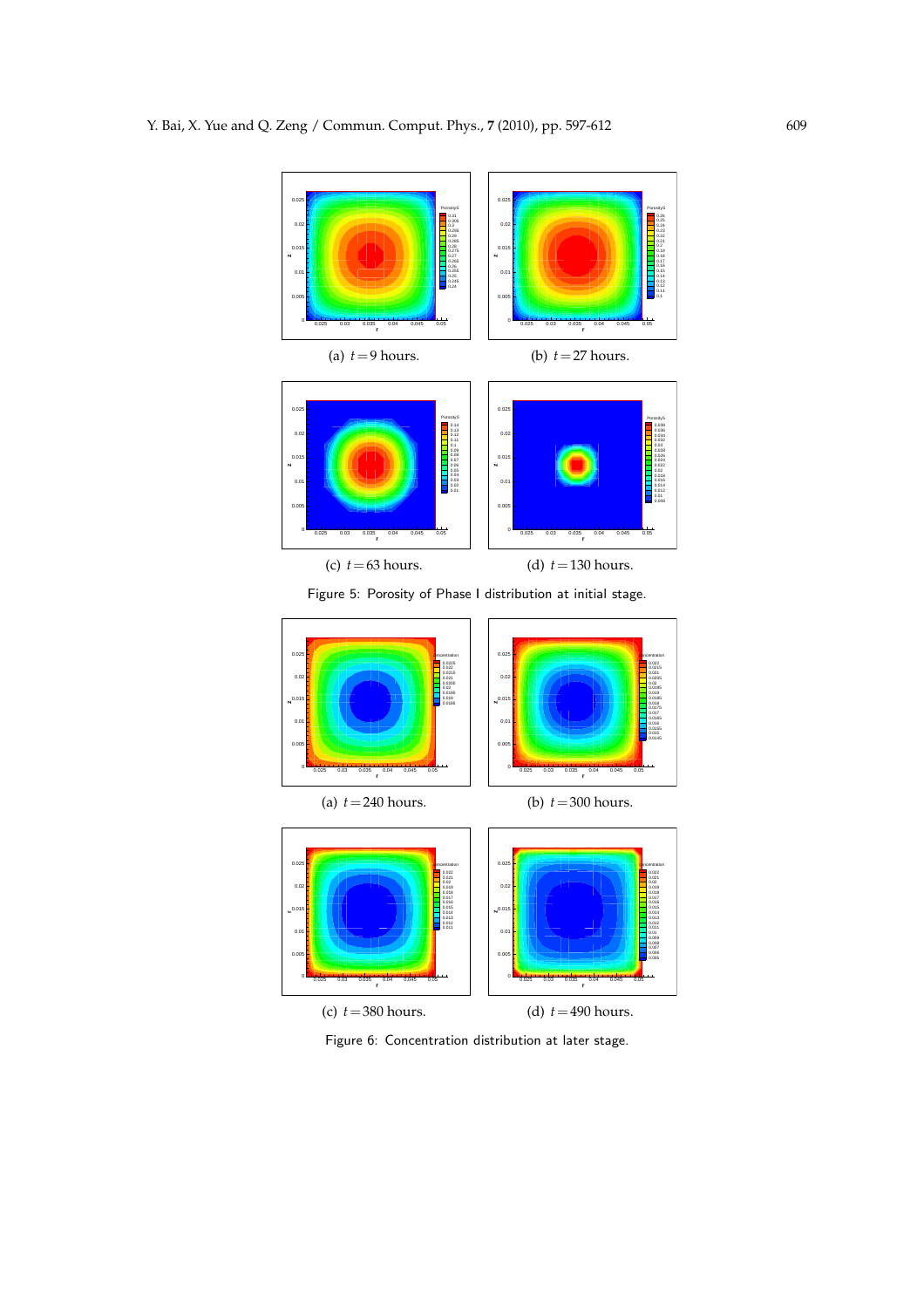

Figure 7: Porosity of macro pores distribution at later stage.

pores decreases so the concentration at the center goes down again. This result matches the real experiment better and is similar to the result described in [2] which exploits the pore model with micro pores and macro pores. If the micro and macro pores are not considered separately, this result will not be shown. Fig. 9 shows the porosity change of macro pores and micro pores with time. In the initial stage, the porosity of micro pores quickly decrease to its critical point (i.e., residual porosity), and the porosity of macro pores changes slowly. After the micro pores are almost closed, the concentration of MTS inside the preform increases because of the sharp decrease of the effective deposition area and large pressure outside the preform, so that the porosity of macro pores begins to decrease more quickly in the later stage.

# **4 Conclusion**

We developed a multi-scale model for the isothermal chemical vapor infiltration (CVI) process for the fabrication of C/SiC composites, which fixed some drawbacks of the existing macroscopic models. However, we still need some ad hoc assumptions and inputs, such as the local periodic Assumption (H2), the critical porosity  $\phi_{sc}$ , and the parameter *γ* in (2.1) and (2.7). Furthermore, the residual pore structure in the composite affects the properties of the material. Our model can not predict the residual pore structure correctly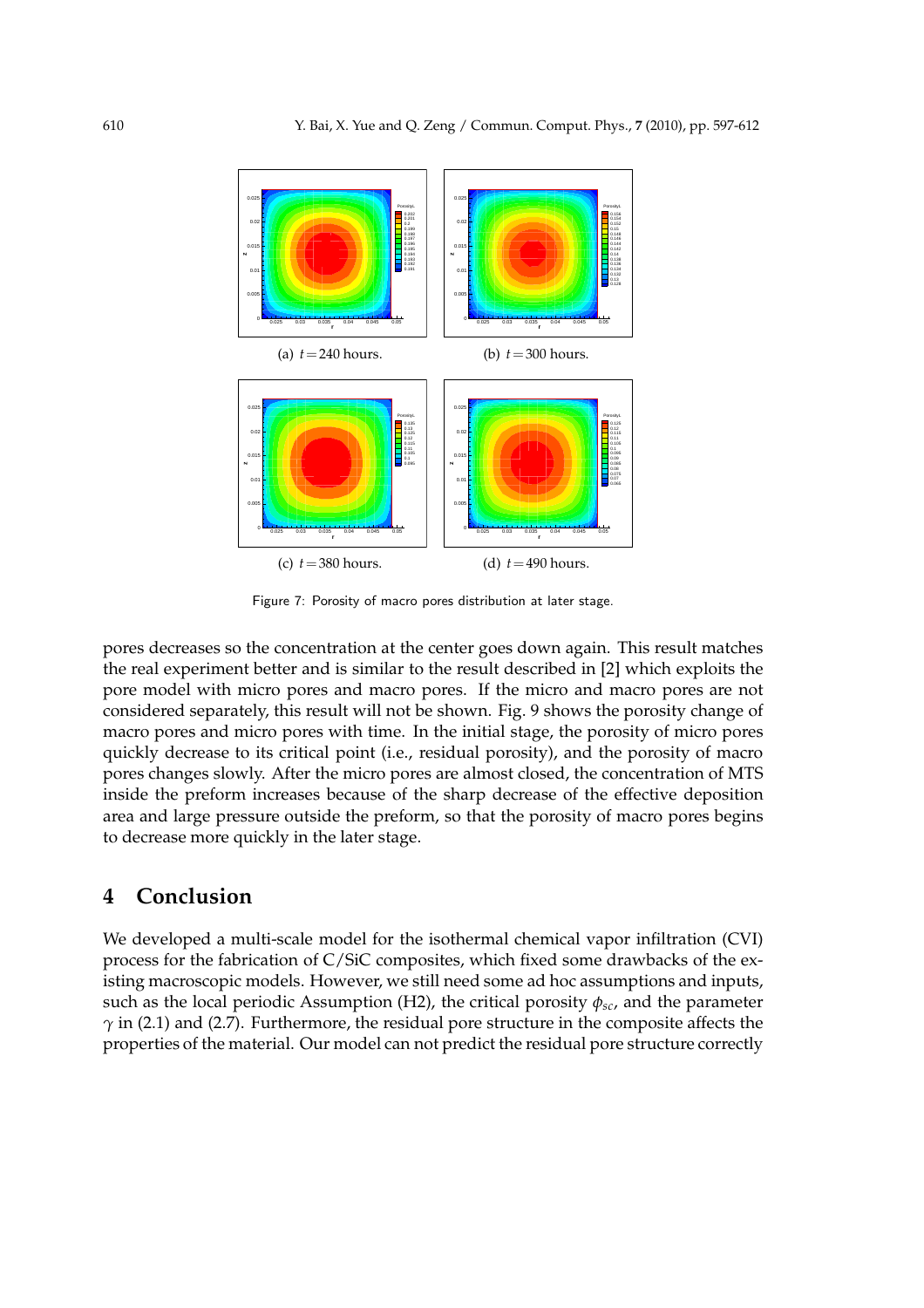

Figure 9: The change of porosity in the center of the preform with time.

yet. We plan to construct a macro-micro coupling model. MTS concentration evolves in macro scale, while the pore structure evolution in the local cells (samples) will be simulated directly in micro scale by, e.g., level-set method [8]. Simulations on these local samples will yield not only the macroscopic parameter such as effective diffusion coefficient, effective reaction surface area and porosity of macro pores, but also the statistic for the residual pore structure.

# **Acknowledgments**

We benefitted a great deal from discussions with Prof. Shi Jin of the University of Wisconsin. The work of Yue is supported in part by NSF of China under the grant 10871190 and the National Basic Research Program under the Grant 2005CB321704. The work of Zeng is supported in part by Flying Star Program of Northwestern Polytechnical University and NSF of China under the Grant 50802076.